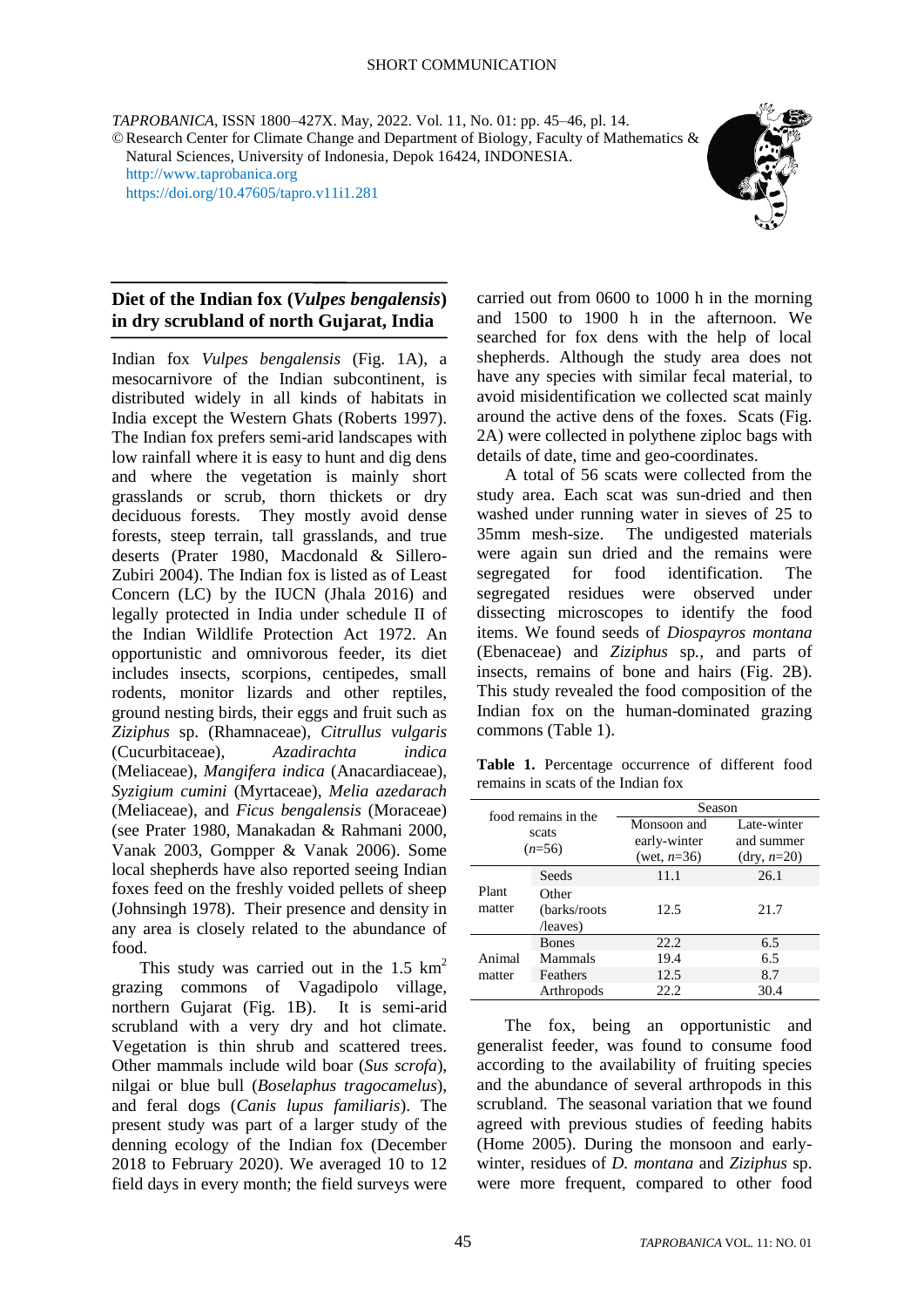## Plate 14



Figure 1. (A) An Indian fox (*Vulpes bengalensis*) sighted in the study area (B) the study area of dry scrubland in Vagadipolo, northern Gujarat, India